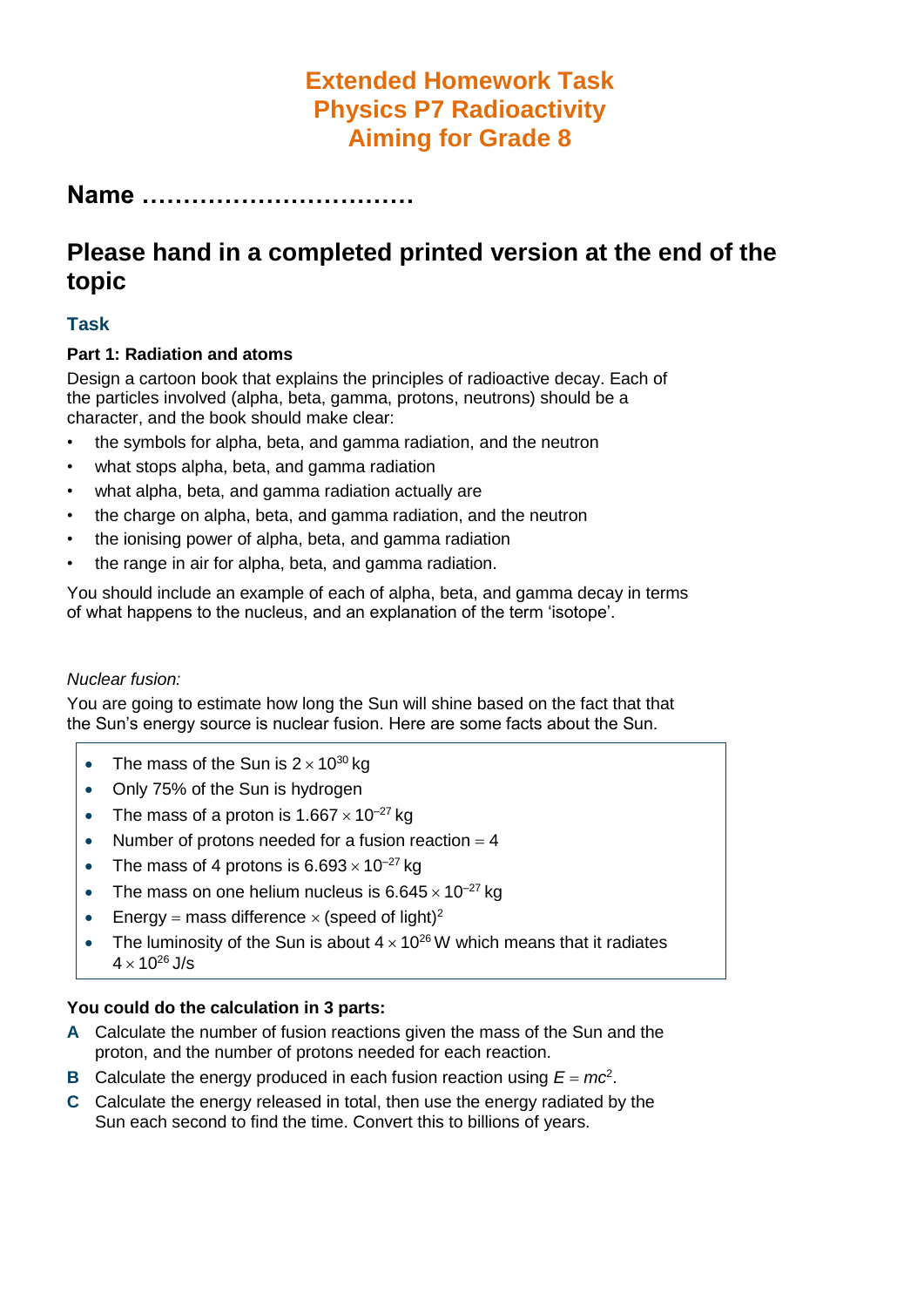### **Part 1: Radiation and atoms**

**1 a** Compare alpha and beta radiation.

|   | $\mathbf b$ | Compare alpha and gamma radiation.                                                                                                                                                                              | $(4$ marks)         |
|---|-------------|-----------------------------------------------------------------------------------------------------------------------------------------------------------------------------------------------------------------|---------------------|
|   |             |                                                                                                                                                                                                                 |                     |
|   |             |                                                                                                                                                                                                                 | $(4$ marks)         |
| 2 |             | The atomic number of thorium is 90. Use the periodic table to write a balanced<br>decay equation for each of the following:<br>the decay of thorium-229 by alpha decay.                                         |                     |
|   | a           |                                                                                                                                                                                                                 | $(3$ marks)         |
|   | b           | the decay of thorium-231 by beta decay.                                                                                                                                                                         | $(3$ marks)         |
| 3 |             | Describe and explain the difference between the decay equations in question 2<br>and the decay equation for an isotope that decays by emitting gamma radiation.                                                 |                     |
|   |             |                                                                                                                                                                                                                 | $(2 \text{ marks})$ |
| 4 |             | Explain how a nucleus can emit an electron when it only contains protons and<br>neutrons.                                                                                                                       |                     |
|   |             |                                                                                                                                                                                                                 | $(1$ mark $)$       |
| 5 | a           | Part 2: Modelling the atom and fission, and calculating with fusion<br>One of the most important experiments was the Geiger and Marsden experiment.<br>Describe what Geiger and Marsden did in this experiment. |                     |
|   |             |                                                                                                                                                                                                                 |                     |
|   | $\mathbf b$ | Describe the observations that they made.                                                                                                                                                                       | $(3$ marks)         |
|   |             |                                                                                                                                                                                                                 |                     |
|   |             |                                                                                                                                                                                                                 | $(2 \text{ marks})$ |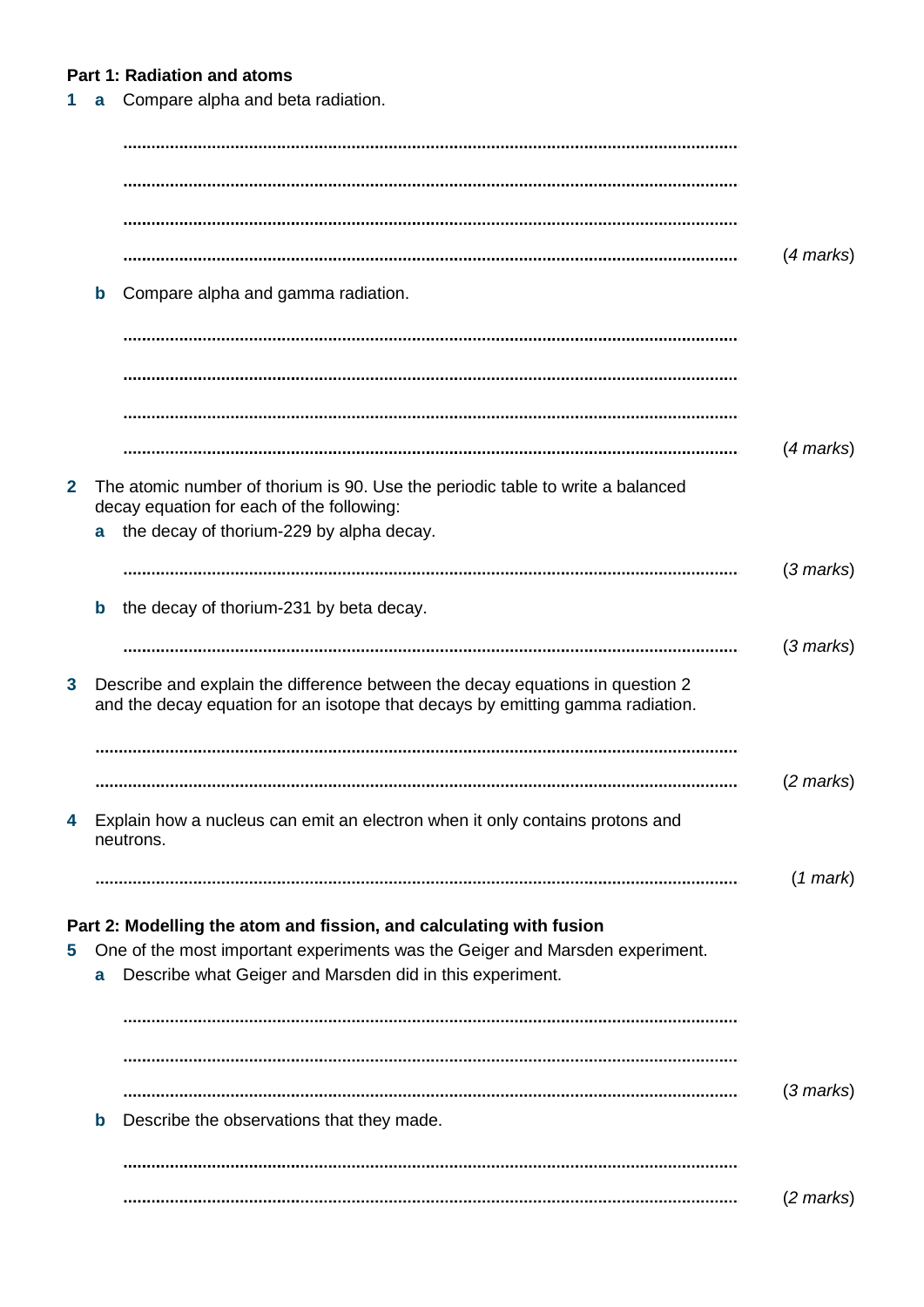|   | Explain why these observations changed ideas about the atom.<br>C                                                                                                                                          |                     |
|---|------------------------------------------------------------------------------------------------------------------------------------------------------------------------------------------------------------|---------------------|
|   |                                                                                                                                                                                                            |                     |
|   |                                                                                                                                                                                                            | $(1$ mark $)$       |
| 6 | Describe the evidence that led to the change from Rutherford's model to<br>Bohr's model.                                                                                                                   |                     |
|   |                                                                                                                                                                                                            | $(1$ mark $)$       |
| 7 | Describe in detail the model that you use in science lessons today.                                                                                                                                        |                     |
|   |                                                                                                                                                                                                            |                     |
|   |                                                                                                                                                                                                            |                     |
|   |                                                                                                                                                                                                            | $(4$ marks)         |
| 8 | Describe and explain one other idea in science that has changed over time.<br>Include the evidence that led to the change in your answer                                                                   |                     |
|   |                                                                                                                                                                                                            |                     |
|   |                                                                                                                                                                                                            | $(2 \text{ marks})$ |
| 9 | Suggest two differences between the way that Geiger and Marsden worked<br>and the way that scientists work to investigate sub-atomic particles today.                                                      |                     |
|   |                                                                                                                                                                                                            |                     |
|   |                                                                                                                                                                                                            |                     |
|   |                                                                                                                                                                                                            | $(2 \text{ marks})$ |
|   | 10 Only elements where $90 \le Z \le 100$ , and isotopes with $2 \times Z - N = 43 \pm 2$ undergo fission when they<br>absorb a neutron, where $Z$ is the atomic number and $N$ is the number of neutrons. |                     |
|   | Write down what this means in words, and in terms of protons and<br>a                                                                                                                                      |                     |
|   | neutrons. Use your periodic table to look up the elements mentioned.                                                                                                                                       |                     |
|   |                                                                                                                                                                                                            |                     |
|   |                                                                                                                                                                                                            |                     |
|   |                                                                                                                                                                                                            | $(2 \text{ marks})$ |
|   | 11 Explain the difference between a nuclear reaction, a chain reaction, and a<br>chemical reaction.                                                                                                        |                     |
|   |                                                                                                                                                                                                            |                     |
|   |                                                                                                                                                                                                            |                     |
|   |                                                                                                                                                                                                            |                     |
|   |                                                                                                                                                                                                            |                     |
|   |                                                                                                                                                                                                            | $(3$ marks)         |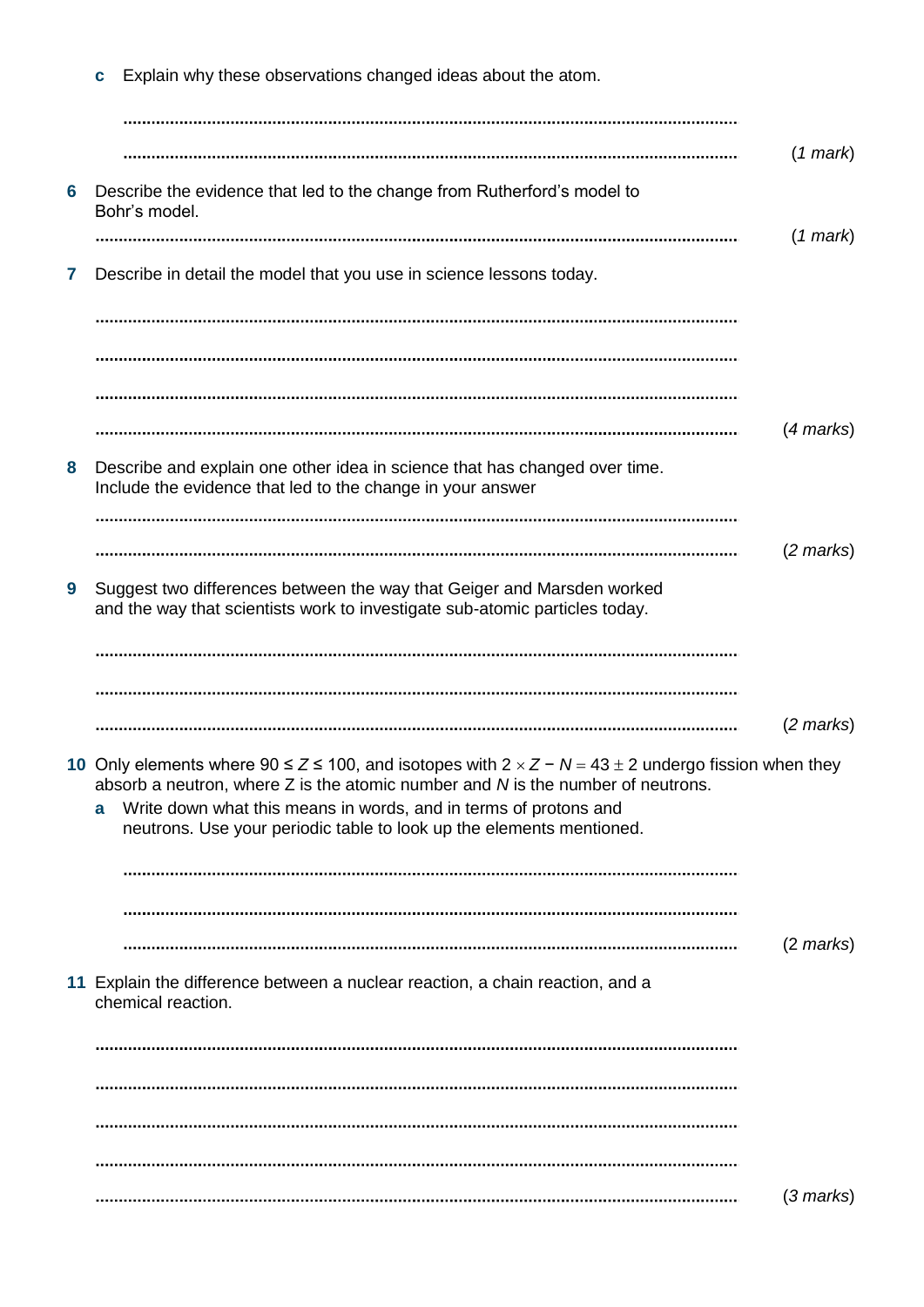|             | 12 Suggest how your teacher could model a chain reaction with some tall matches<br>and a tray of sand. Include a risk assessment for your teacher in your answer.                                                      |                |
|-------------|------------------------------------------------------------------------------------------------------------------------------------------------------------------------------------------------------------------------|----------------|
|             |                                                                                                                                                                                                                        |                |
|             |                                                                                                                                                                                                                        |                |
|             |                                                                                                                                                                                                                        |                |
|             |                                                                                                                                                                                                                        | $(4$ marks $)$ |
| a           | 14 The Sun is halfway through its lifecycle, and was formed about 5 billion years ago.<br>Suggest how much longer it will shine for, based on your calculation.                                                        |                |
|             |                                                                                                                                                                                                                        | $(1$ mark $)$  |
| b           | Scientists estimate that the Sun will shine for about another 5 billion years.<br>Suggest what fraction of the protons in the Sun are actually involved in<br>fusion reactions.                                        |                |
|             |                                                                                                                                                                                                                        |                |
|             |                                                                                                                                                                                                                        | $(1$ mark $)$  |
|             | 15 It is not possible for the Sun to use coal as a fuel.                                                                                                                                                               |                |
| a           | Give one reason why.                                                                                                                                                                                                   |                |
|             |                                                                                                                                                                                                                        | $(1$ mark $)$  |
| $\mathbf b$ | Burning one kilogram of coal produces $5 \times 10^6$ joules. Use this information<br>to calculate how long the Sun would last if it was made entirely of coal and<br>produced the energy per second that it produces. |                |
|             |                                                                                                                                                                                                                        |                |
|             |                                                                                                                                                                                                                        |                |
|             |                                                                                                                                                                                                                        |                |
|             |                                                                                                                                                                                                                        | $(4$ marks)    |
| C           | Comment on your answer to part <b>b</b> in the light of the age of the Sun.                                                                                                                                            |                |
|             |                                                                                                                                                                                                                        | $(1$ mark $)$  |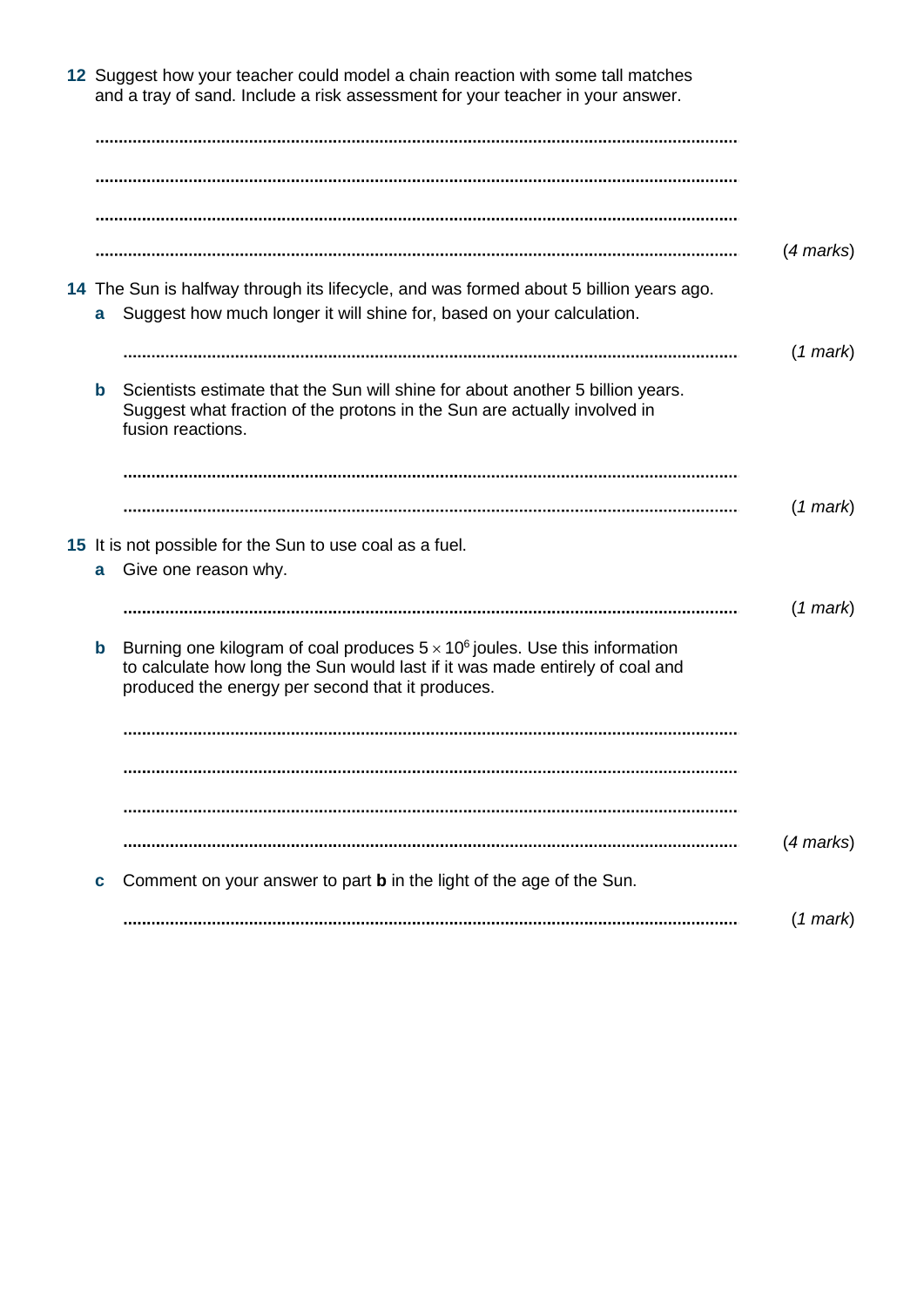# **Part 3: Half-life, using radioactivity and risk**

|             | <b>Time (hours)</b>                    | <b>Count rate (counts/min)</b>                                                  |  |
|-------------|----------------------------------------|---------------------------------------------------------------------------------|--|
|             | $\pmb{0}$                              | 510                                                                             |  |
|             | 0.5                                    | 414                                                                             |  |
|             | 1.0                                    | 337                                                                             |  |
|             | 1.5                                    | 276                                                                             |  |
|             | 2.0                                    | 227                                                                             |  |
|             | 2.5                                    | 188                                                                             |  |
| $\mathbf b$ |                                        | Use the half-life to calculate the activity after 6 half-lives.                 |  |
|             | destruction of unwanted tissue.        | 18 Compare the use of radioisotopes for investigation and for the control or    |  |
|             |                                        |                                                                                 |  |
|             |                                        |                                                                                 |  |
|             |                                        |                                                                                 |  |
|             |                                        |                                                                                 |  |
|             |                                        |                                                                                 |  |
|             | materials with patients in a hospital. | 19 Discuss two of the main ways of reducing risk when you are using radioactive |  |
|             |                                        |                                                                                 |  |
|             |                                        |                                                                                 |  |
|             |                                        |                                                                                 |  |

**17 a** Use this data to plot a graph and find the half-life of a radioactive source.